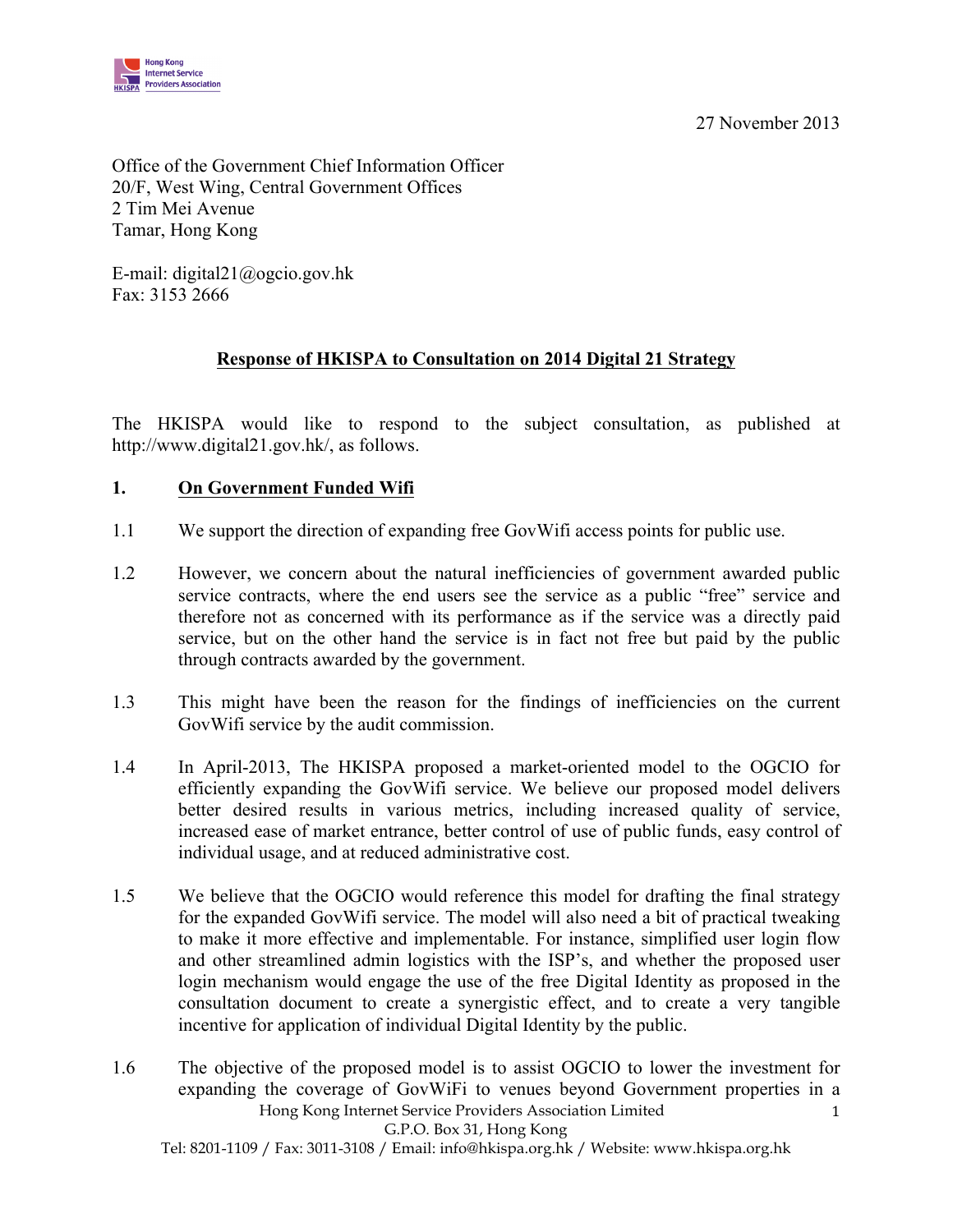

 highly competitive market-oriented way, encourage new market entrants of all sizes, while having hold on the valve in controlling the overall GovWifi program to be implemented within defined budget

- 1.7 The HKISPA therefore would like to resubmit this model as response to this 2014 Digital 21 Consultation for consideration by the Bureau as a whole.
- 1.8 The model is attached as ANNEX I.
- 1.9 In parallel to the proposed model in ANNEX I, we would also suggest the sharing of the GovWifi hotspot infrastructure by qualified ISP's. On a usage based charging scheme, ISP's and mobile operators should be able to share the air time on GovWiFi hotspots through broadcasting of the operator's defined SSID.
- 1.10 Combing the above sharing mechanisms, we believe both Government and the industry can benefit from the more efficient use of their hotspot infrastructure, while being able to expand on coverage at speed, and lowered investment.
- 1.11 Thirdly, we strongly support the move for the Government to take the leading role in making the public highways, lampposts and flyovers as suitable locations for Wi-Fi hotspots.

#### **2. On E-Payments and E-Commerce**

- 2.1 The HKISPA observed that E-Payments have not been a focus on the consultation document.
- 2.2 As Hong Kong is a well-established worldwide financial center, HKISPA concerned about the development and regulations of e-commerce, and therefore e-settlements and e-payments in Hong Kong.
- 2.3 The HKISPA would like to put forward the following points concerning e-payments for the bureau to consolidate into a better section or for working with relevant parties for this development.
- 2.4 For development and adoption of e-payments, we suggest the government to take a catalytic role to cause the follow to happen:
- 2.4.1 Standardize the mechanisms and functions of mobile wallets;
- 2.4.2 Embed Octopus into mobile SIM as mobile wallet for retail payment or mobile shopping;
- 2.4.3 Study the feasibility of money exchange between mobile wallets of individuals;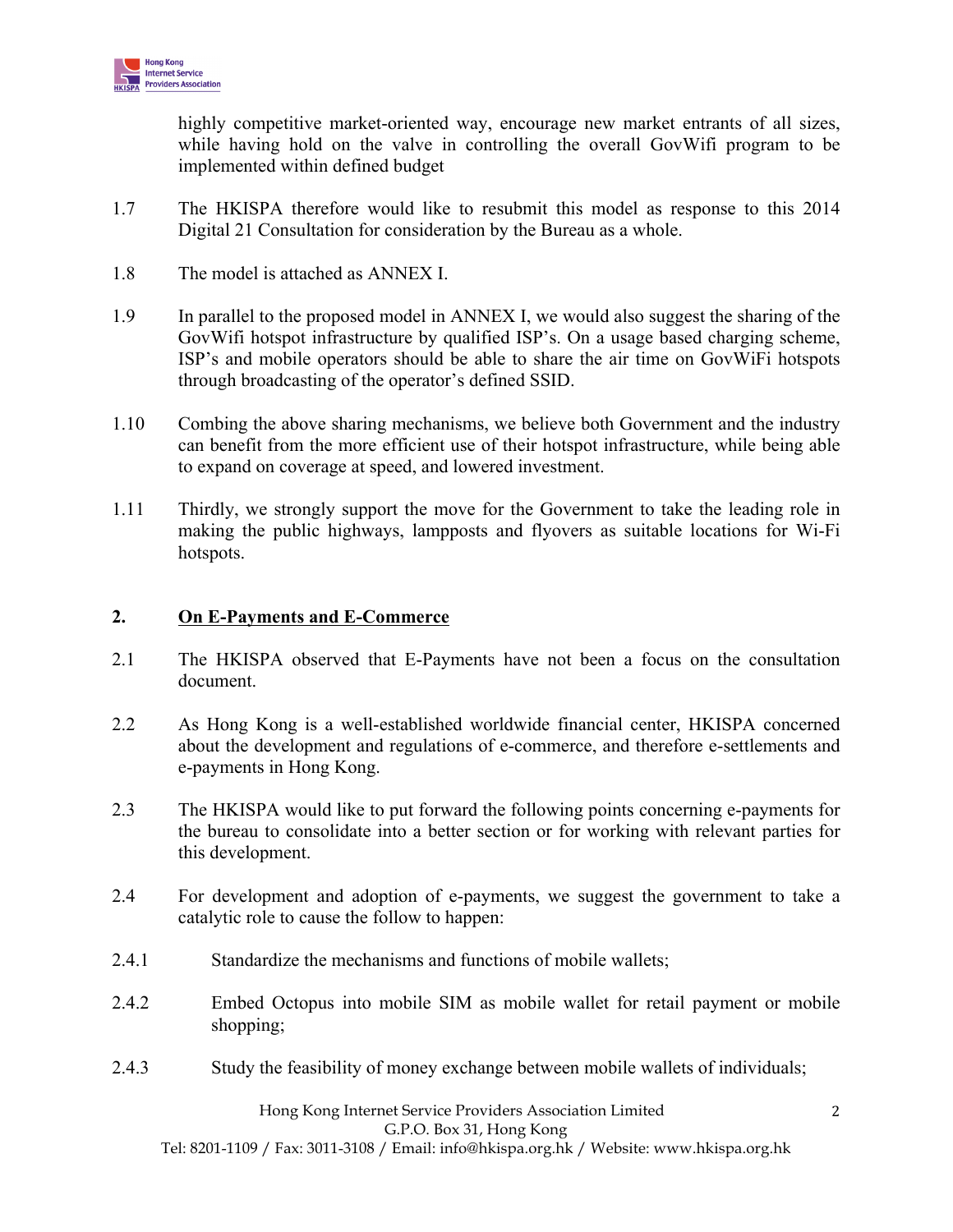

- 2.4.4 Study the feasibility of e-coin stored in individual account for on-line payment of small amount;
- 2.4.5 Adopt e-payment for all government charges and fees on-line;
- 2.4.6 Reduce the fund transfer cost between inter-bank for personal account;
- 2.4.7 Establish a government agent to look after policies & disputes due to e-payment.
- 2.5 To encourage and facilitate e-/ mobile- payment to get widely accepted, The Government can take an active role in the following:
- 2.5.1 To coordinate Finance & Monetary authorities, as well as IT professionals to review the current laws and regulations, in order to support the new means of payment & purchasing behaviors;
- 2.5.2 Review with Law enforcement agents to tighten loop-holes for prosecutions of online fraudulences;
- 2.5.3 End-user education on the promotion of e-payments and precautions for safe online transactions;
- 2.5.4 Review laws & regulations for governing of players/ service providers involved in the process of e-payment, in order to protect the benefits of end-users. For instance, if a certification program for trusted players be established.

Thank you for your kind attention.

ptur

Lento Yip Chairman Hong Kong Internet Service Providers Association

ANNEX I – Please see rest of the pages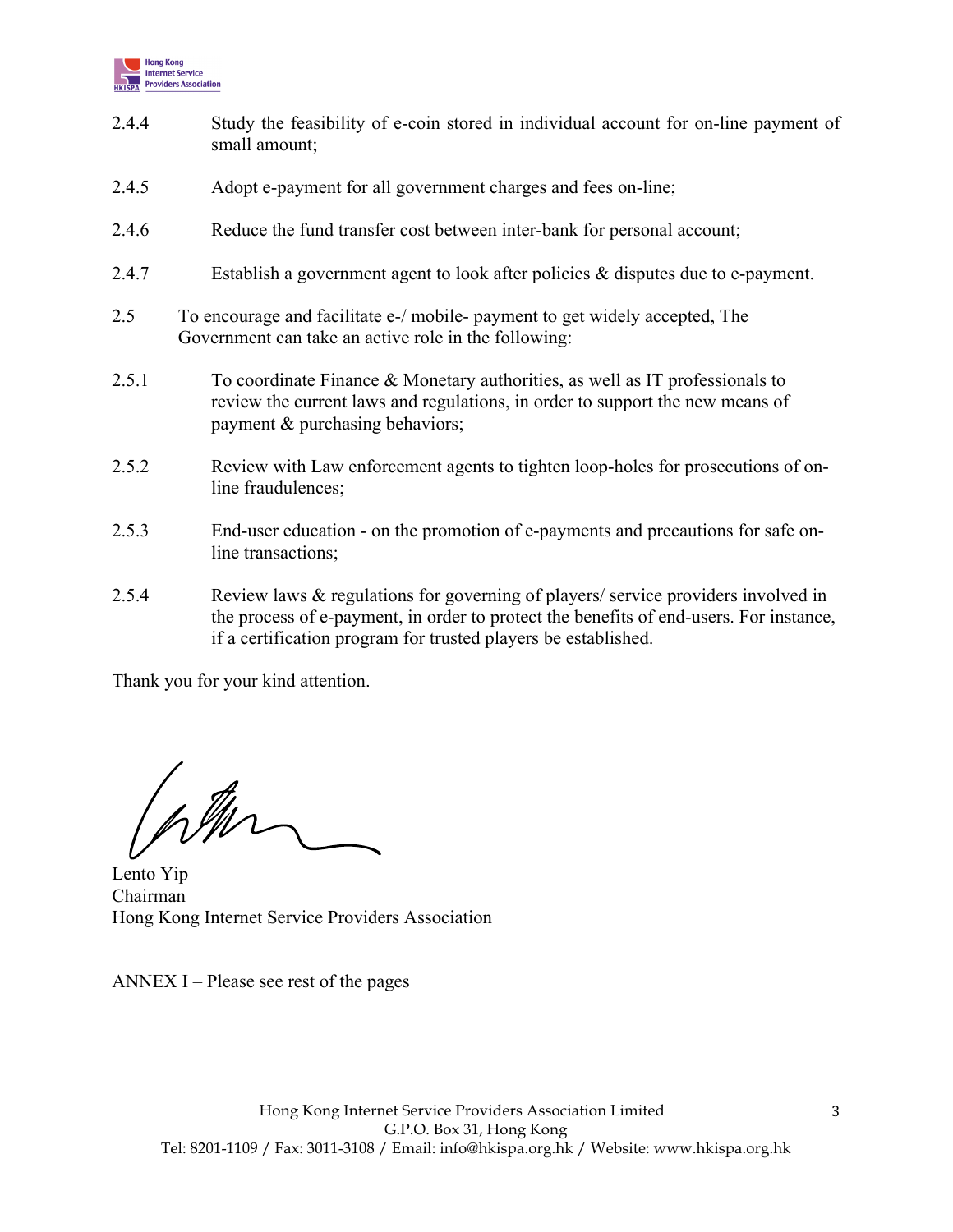

Mr. Daniel Lai, BBS, JP Government Chief Information Officer The Government of the HKSAR 20/F, West Wing, Central Government Offices 2 Tim Mei Avenue, Tamar, Hong Kong

23 April 2013

Dear Daniel,

 $\overline{a}$ 

# **Recommendation: An Efficient Model to Implement Free Public Wifi**

 The newly released audit commission's report citing inefficiencies of public Wifi has led the HKISPA to rethink one of the central debates for public ICT infrastructure policy: of how to apply the right level of interventionism to a laissez faire regime.

 Since the deregulation of the telecommunications market back in the 1990's, and in a significant part owing to our very competitive members, HK has become the central hub of telecommunications traffic in Asia, landing the highest number of optical fiber serving the whole of Asia and the world. Our mobile and fixed networks are offering unparalleled services second to none, and mostly lately, HK leads the world in terms of high speed and low cost for broadband services since the forth quarter of 2012.

pointed out these facts in her speech to Broadband Asia  $2013<sup>1</sup>$ . I agree with her that such success of HK came from proactive government policies that facilitate a free market, in which our members compete to innovate for the best available services to offer to the public. Another prime example of such is allocation of land for development of data centers to further strengthen HK's position as a central ICT hub, while letting the market to compete to Ms. Susie Ho, Permanent Secretary for Commerce and Economic Development, has correctly work out the best data center and cloud ecology.

The inefficiencies of public Wifi service looks odd compared against these successes.

 Following the same line of thoughts of Susie, and inspired by creative inputs of our council members and two recent articles of our Honorary Chairman Mr. York Mok on issues of  $W<sub>if</sub>$ <sup>2</sup>,

<sup>1</sup> http://www.itfest.hk/en/news/speeches/PSCT\_speech\_at\_Broadband\_Asia\_2013.pdf 2 http://www.scmp.com/comment/letters/article/1187893/letters-editor-march-11-2013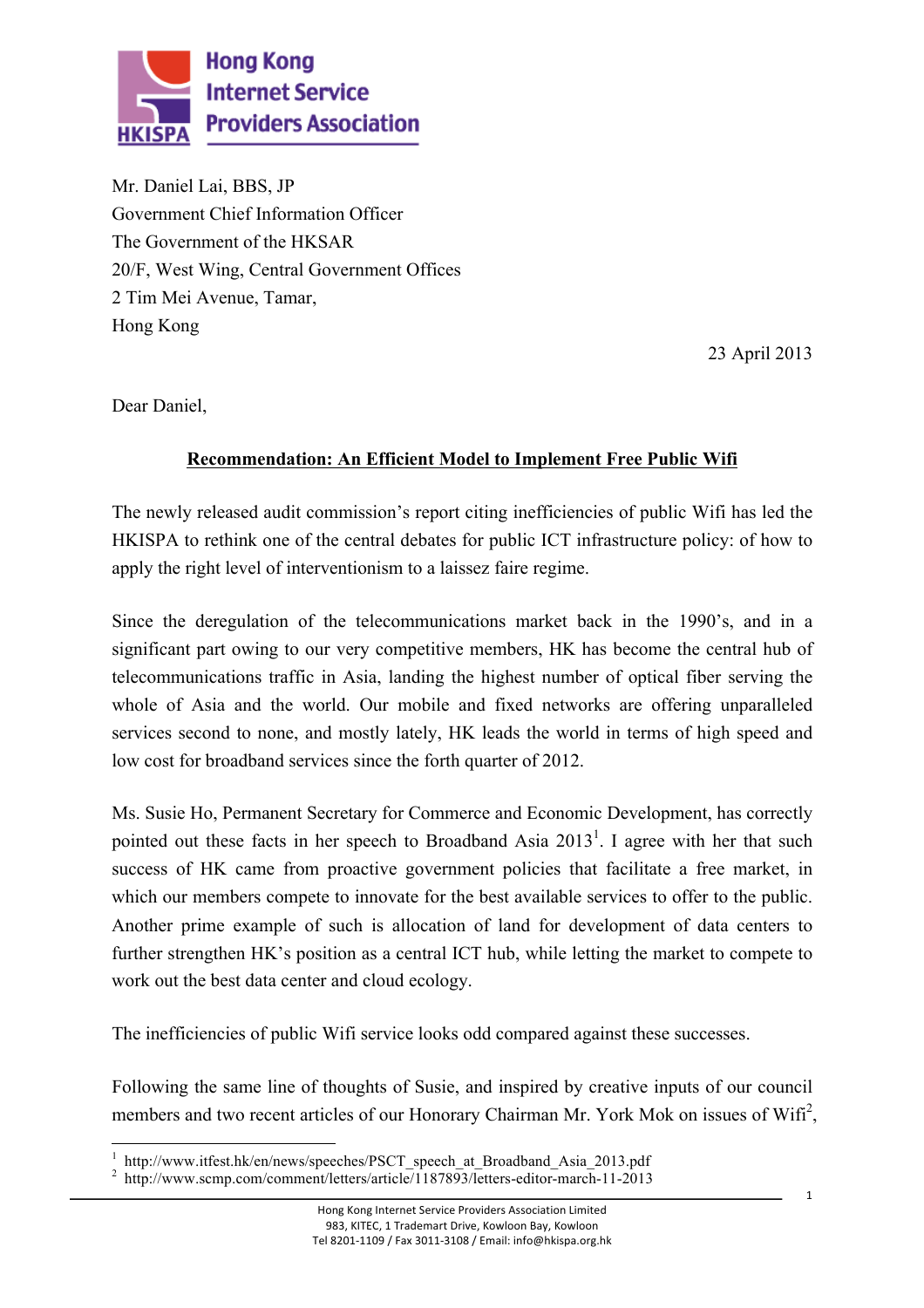

 we arrived at the following suggestions for your valuable consideration to solve the free public Wifi problem and also make HK a truly ubiquitously connected city. We believe adoption of this simple model would make HK the world's first, and create vibrant and competitive free Wifi networks throughout HK.

## **The Model**

 Hong Kong has multiple commercial or private Wifi operators. Each of them provides services to different set of customers, either as an outsourced and branded service (for example, Y5-Zone providing service for the clients of 3), or as a service supplemented to their own customers (for example, PCCW), or as a free private service in confined premises (e.g. Hotels), or an amalgamation of such.

 Our model aims to cost-effectively and efficiently provide free and limited Wifi services to all citizens of Hong Kong throughout all Wifi-covered areas, creating direct competition services. Most distinguishingly, the model is very simple to implement, and it results in a system that improves on itself automatically on various important metrics, including between operators, and without negatively impacting or squeezing out other mobile or wired EM-Noise pollution levels.

The model is outlined as follows:

- 1. The government to procure Wifi connection hours from all Wifi service providers, on a fixed hourly rate basis. In essence, all eligible Wifi operators can choose to offer Wifi service to the public, through connecting to the authentication servers operated by the Government (or its outsourced agent), and get payments from the Government basing on the total connection hours as accounted by the authentication servers.
- 2. The government operates the authentication and accounting servers for these Wifi networks. All connection requests should be authorized by these servers, and these servers send disconnection requests to the Wifi operator upon the user has expired the daily limit, or the user has switched to another Wifi operator (which also had to authenticate the user through these servers when they obtain a new connection). All usage data, login IDs and passwords are operated by these authentication servers.
- 3. The government to announce to the public and let each citizen of Hong Kong to register a Wifi usage password combo, where each combo is allowed to use these public Wifi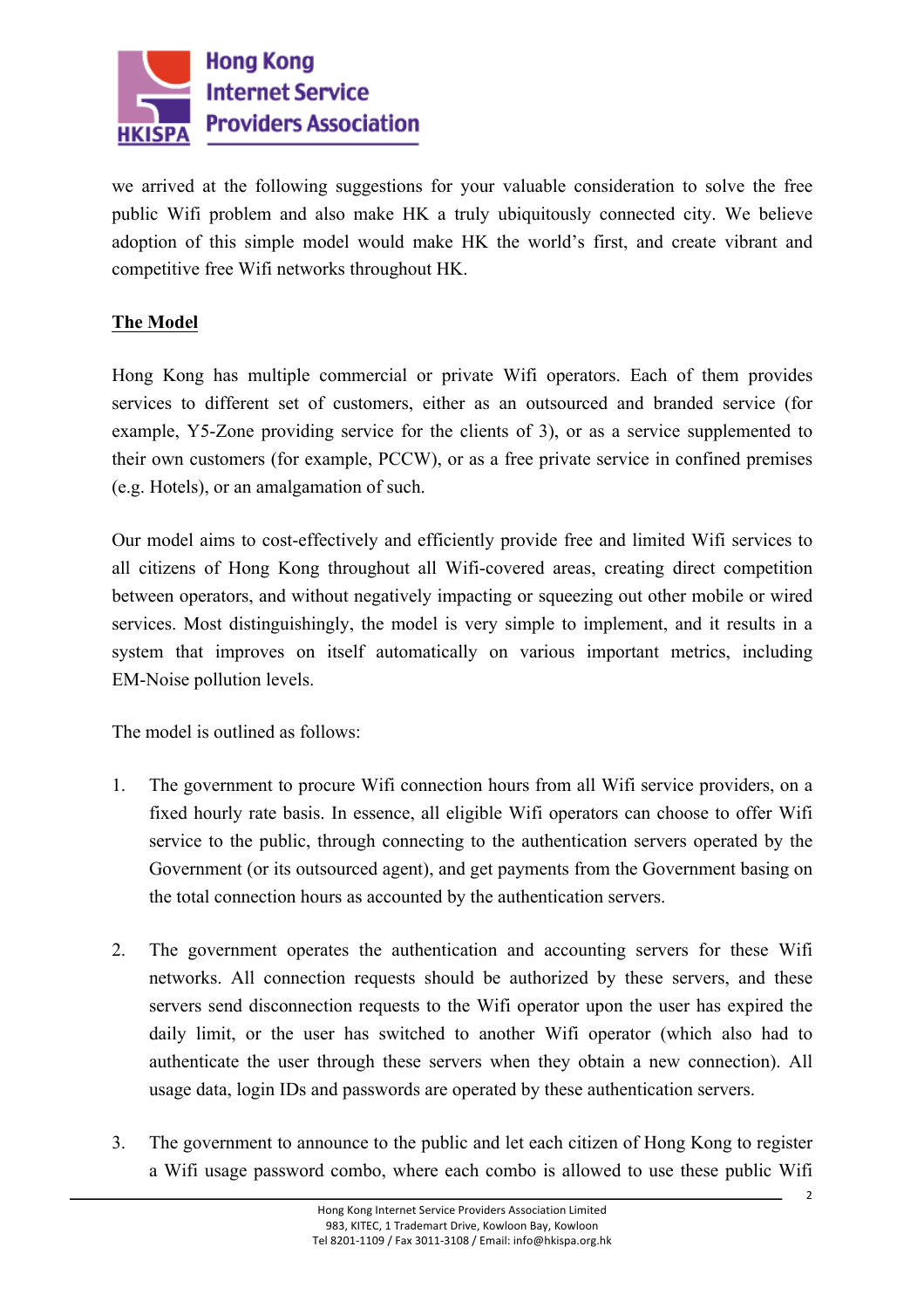

 service for 3 hours per day (or a limit deemed appropriate). The government may also consider giving away free combos with limited expiry to tourists, and applying different limits at Government premises.

 4. The hourly rate paid to the operators can be decided and reviewed periodically by the government, through consensus with the operators. As the operators are competing for this revenue, the government has the edge of negotiation for this rate.

## **Distinctive Advantages of the Model**

The above model offers these imperative advantages:

 **Competition** – Competitive operators (in terms of speed and stability) naturally would be chosen more often by users, and therefore gets more revenue. Slow and congested operators will be punished or eliminated.

 **Low Entry Barrier** – All operators, upon getting necessary licenses from OFCA and fulfilling basic eligibility tests, can operate in small or large scale or focusing on a niche area. This model is friendly to small and new entrants to the market because they have the customers once their network is up and running. Market dominance by a few players will not be likely.

**Market Driven Geographic Coverage Improvement** – Operators will have an incentive to invest to cover areas currently without Wifi access, because there is no direct competition in those areas.

 **Market Driven EM-Noise Reductions** - For areas with too many Wifi operators and therefore too much competition and congestion, further additional investment would offer a much lower return, and therefore automatically discouraged.

Facilitates Prudent Use of Public Funds – This model is very simple to implement, and leaves no dodge for inefficiencies. There would be fewer administration costs because periodical tendering and service quality monitoring are all not necessary with this model. Distinguishingly, the operators have to compete at all times instead of just compete for winning a tender.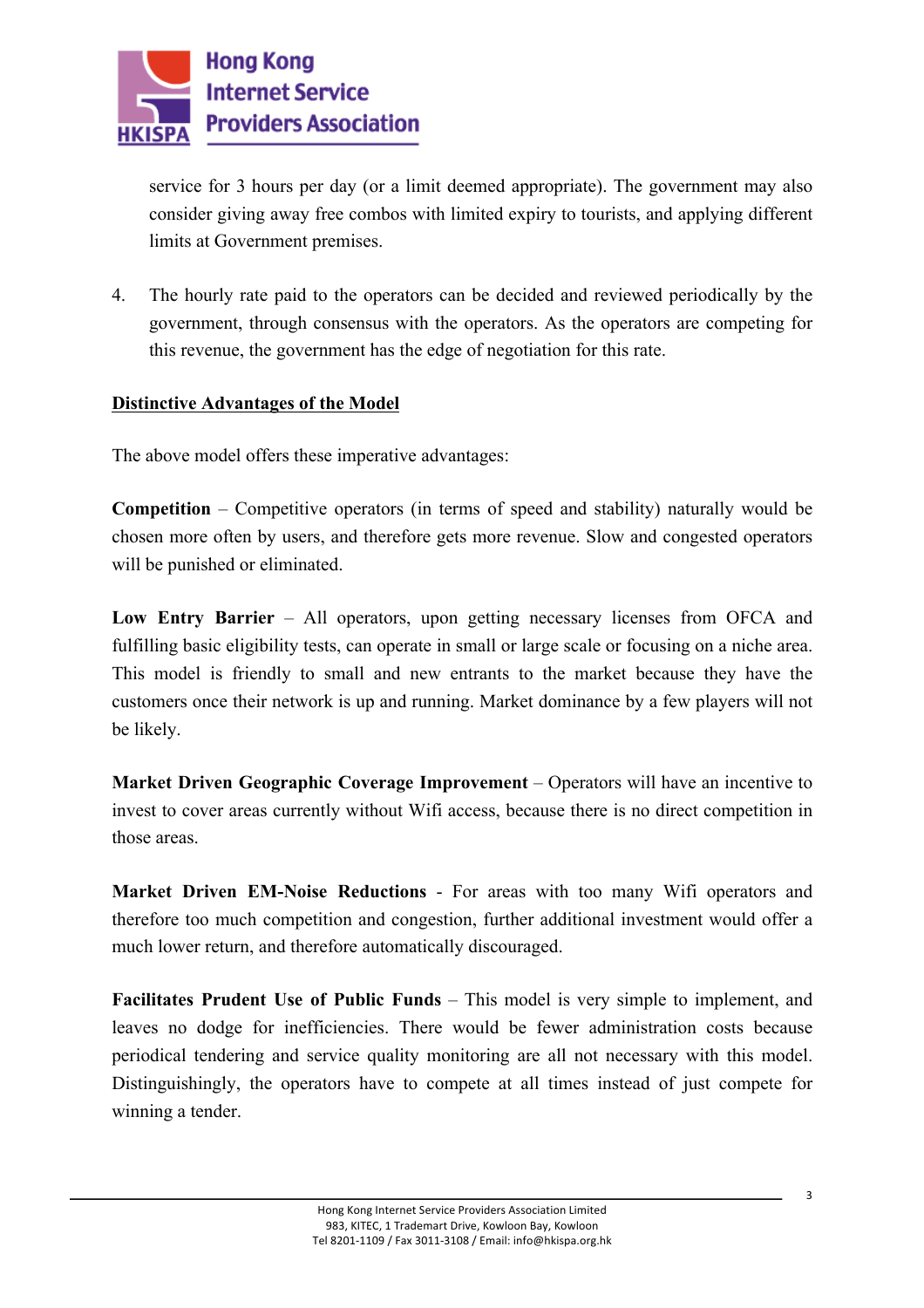

 **Complete Audit Trails** – As the authentication and accounting are centrally operated, full audit trails are kept. Because payments to respective service providers are calculated from these records, that there can be no accounting irregularities from the side of the operators.

**Policy Flexibility** – Policies can be adjusted flexibility. For instance, the daily connection limit can be adjusted for the amount of public funds available to offer this free Wifi service, and with a daily connection limit this Free Wifi service becomes a supplement to, rather than a substitute for, other mobile services. Some mobile operators attempt to offer Wifi to offload their 3G/LTE band congestions, and this policy will make a positive impact to these operators both technical-wise and revenue-wise. Likewise, special policies for tourists and government premises can be applied.

 **Thwarts Abuses** – With authentication and accounting centrally operated, abuses of free Wifi service will be greatly discouraged.

 **Negotiation Advantage of the Government** – Unlike the current outsourcing model where the contract would lock in for a period with specific provider(s), this model would totally give the government the upper hand in negotiations, because at all times and in most areas the government does not need to rely on a single operator.

**Stimulates the Wifi Market** – This model injects revenue into and stimulates the overall Wifi business, but does not bias in favor of big operators. Unlike the current GovWifi project that rewards one big operator, this model accommodates all operators big or small. With this model, operators of private premises can also participate in this scheme such that a more serious investment into construction of their indoor Wifi infrastructures can be considered given the incentives. Also, if individual users found a certain Wifi network has good performance through using their public free Wifi account, they may subscribe direct to the paid services of that operator to evade the daily connection limit.

 **Accommodating to New Technologies** – The topology of this model is compatible with the advent of new Wifi technologies in the future. For instance, the Hotspot  $2.0<sup>3</sup>$  concept utilizing the IEEE 802.11u protocol can be easily adopted into this model.

 designing and implementing policies that enables roaming across commercial Wifi operators, Additionally, as suggested by York in his article, your office may also study the feasibility of

<u>.</u>

<sup>3</sup> http://www.networksasia.net/content/hotspot-20-will-enable-enterprises-wholesale-wi-fi-access